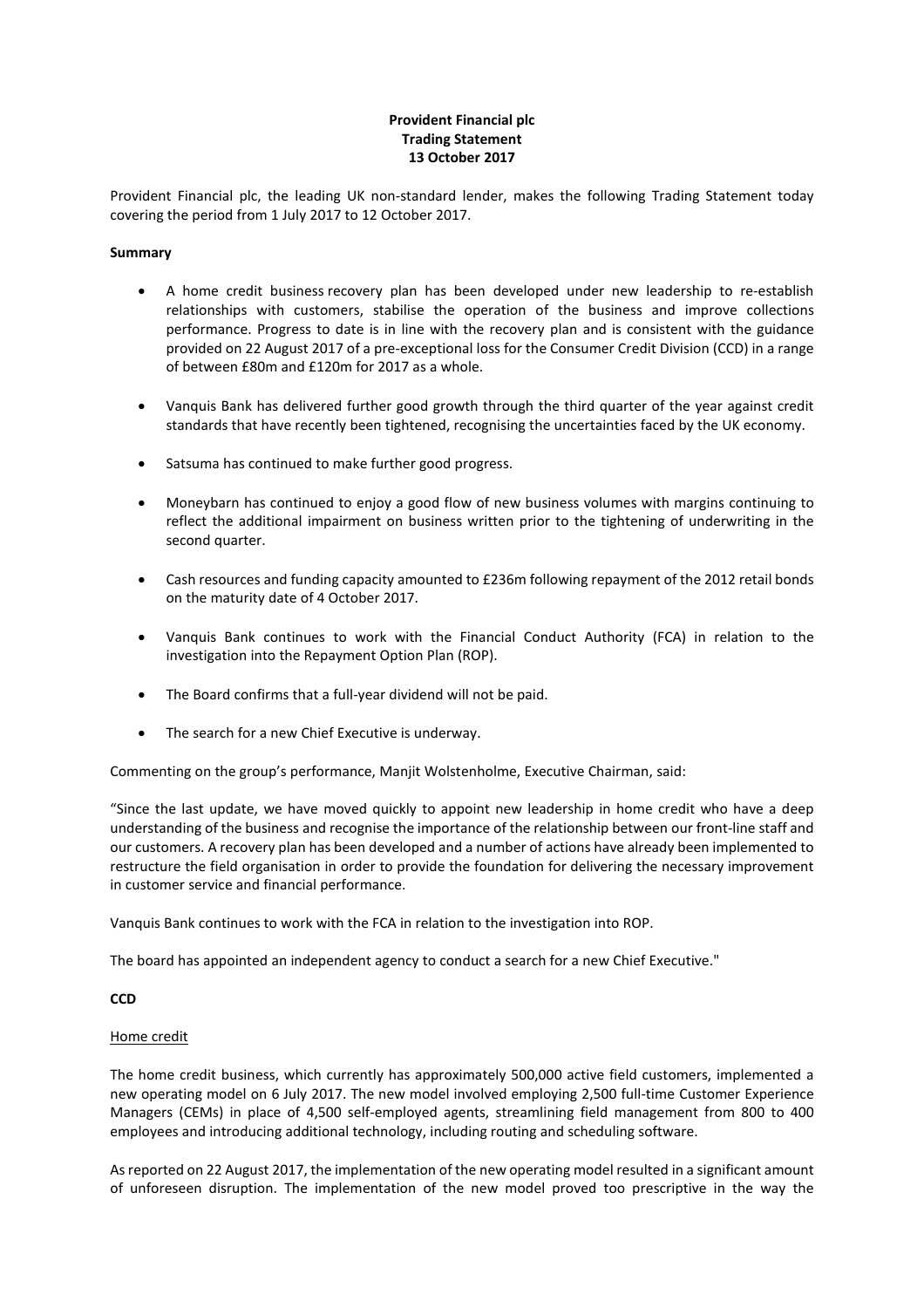workforce was managed, removing the ability of local management to prioritise and allocate resources. In addition, the re-design of territories and CEM rounds resulted in both discontinuity and disruption to customer relationships. There were also problems with the operation and flexibility of the routing and scheduling software due to data integrity issues which adversely impacted customer relationships. This combination of factors resulted in the significant deterioration in trading performance reported in our trading statement on 22 August.

The leadership team in CCD was changed in late August. Chris Gillespie returned to the group as Managing Director of the home credit business having previously held this role until 2013. He has a deep understanding of the home credit business and is familiar with many of the people that work for Provident. He is being supported by Luke Enock, who, as well as continuing to lead Satsuma, has been appointed Deputy Managing Director of the home credit business where his strong analytical and credit skills are highly relevant to the recovery of the business.

A recovery plan has now been developed which retains the employed operating model in the UK which in due course should allow the business to own and manage all aspects of the customer journey and exercise greater control over customer interactions. The primary focus of the recovery plan is to re-establish relationships with customers, stabilise the operation of the business and improve collections performance. A number of important actions have already been implemented to support these objectives. These involve moving away from the overly prescriptive routing and scheduling of customer interactions which were embedded in the new operating model and restoring the ability of local management to prioritise and allocate resources to meet customer needs. A key feature of this is increasing field management resource in order to restore appropriate spans of control which had been heavily diluted on implementation of the new operating model. The specific measures include:

- Moving from two UK divisions to four through the recruitment of two additional general managers and increasing the number of regional managers from 12 to 24;
- Appointing assistant area managers to support compliance, administration and arrears in order to free up the 160 area managers to focus on local resource allocation and management of individual CEM activity in the field;
- Recruiting at least 300 part-time employed CEMs, primarily from the previously self-employed agent workforce to accelerate the reconnection with customers;
- Providing additional training for new and underperforming CEMs, including extending the shadowing period and reintroducing a 'buddy' system;
- Increasing contact centre resource to handle significantly higher call volumes, undertake a customer contact programme and assist customers making their regular payments; and
- Management of the field organisation is being supported by the extensive use of analytics including tools that allow field management and CEMs to view and manage activity on a real-time basis via handheld technology.

The changes made by management over recent weeks have prevented any further deterioration in performance and should provide the foundation for delivering the necessary improvement in customer service. Collections performance in September was 65%, up from 57% in August, whilst sales were approximately £6m per week lower than the prior year compared with £9m during August. Home credit receivables ended September at £316.3m, down 33% from June 2017 (June 2017: £471.7m, September 2016: £489.2m).

Current performance is consistent with the recovery plan developed by management and the guidance provided on 22 August 2017 of a pre-exceptional loss for CCD in a range of between £80m and £120m for 2017 as a whole. This plan assumes a continuous improvement in customer service, collections and sales performance as the business trades through the seasonal peak in the weeks leading up to Christmas.

# **Satsuma**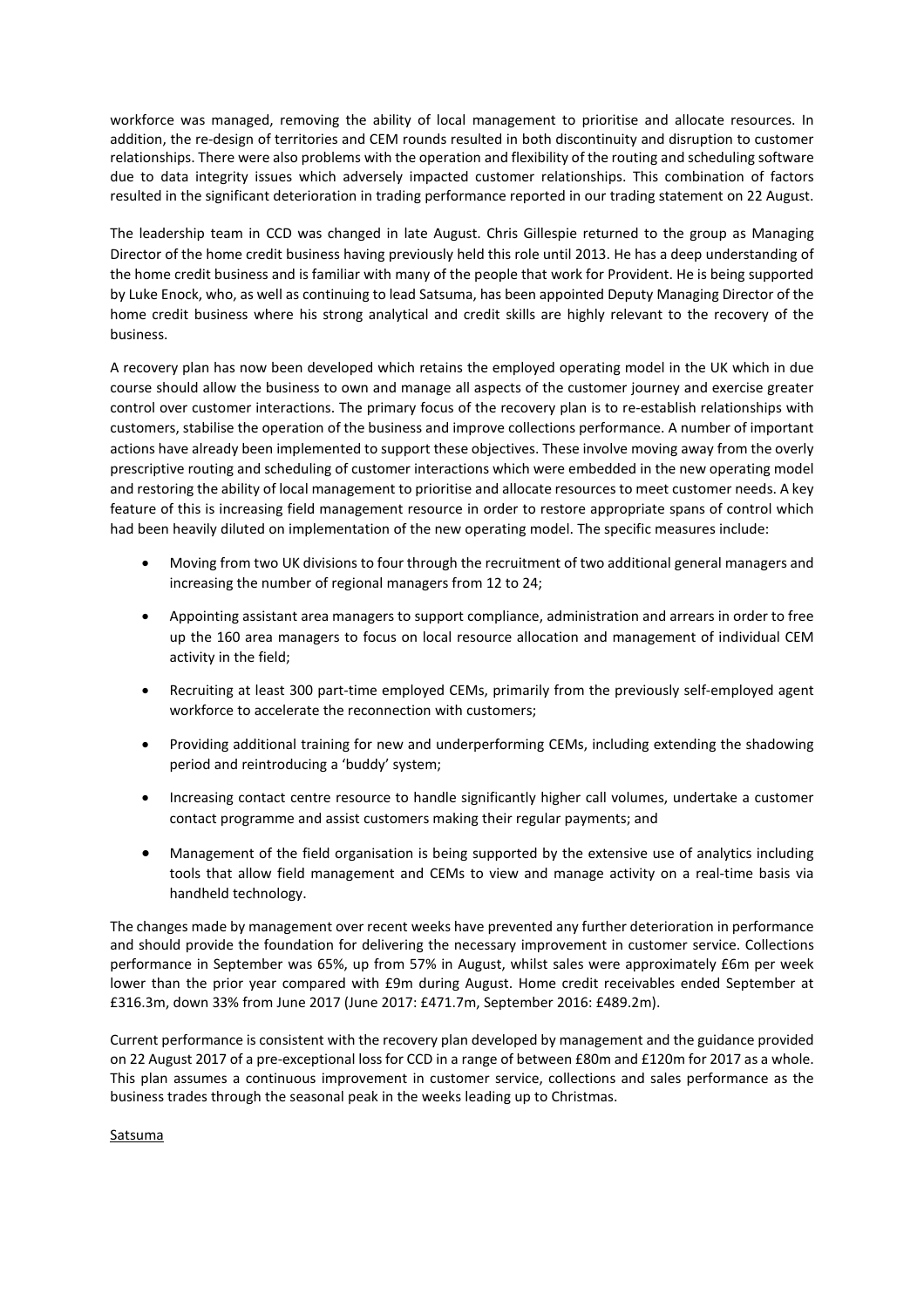The development trajectory of Satsuma continues to be encouraging and customer numbers have increased from 66,000 at June 2017 to 71,000 at September 2017 (September 2016: 49,000) and receivables increased from £25m to £32m over the same period (September 2016: £14m). The business is expected to report a small loss for the year as a whole, modestly below previous guidance due to a lower inflow of potential customers from home credit following the recent disruption. However, the business is expected to generate a small profit during the second half of the year.

# **Vanquis Bank**

Vanquis Bank has delivered further good growth. New account bookings through the third quarter were 5% higher than last year, and continued to benefit from the actions put in place in the second half of last year to develop the credit card proposition and enhance distribution, including the launch of the Chrome nearer prime credit card. Year-on-year customer growth of 13% and receivables growth of 14% have been delivered against credit standards that have recently been tightened, recognising the uncertainties faced by the UK economy. The recently introduced Vanquis Bank app has been well received and over 300,000 customers have now registered.

Delinquency levels have remained stable through the third quarter of the year reflecting the sound quality of the receivables book and the stable UK employment market. In line with previous guidance, the annualised riskadjusted margin has moderated from 31.4% to June 2017 to 30.7% to September 2017 (September 2016: 32.2%), reflecting a reduction in the revenue yield due to a further decline in the penetration of ROP within the customer base and some moderation in the interest yield from the changing mix of business.

The Vanquis Bank loans pilot, currently focused on loans to existing credit card customers, continues to make steady progress. Following the deployment of a loan specific scorecard, the product range has been expanded and an online distribution channel has been launched.

### **Moneybarn**

Moneybarn has continued to enjoy a good flow of new business volumes during the third quarter of the year, despite the tightening of underwriting on higher risk categories of business during the second quarter and some softness in customer demand. Continued development of its best in class customer platform together with extension of the product offering has enabled the business to generate new business volumes 10% higher than the third quarter of last year. Customer numbers and receivables ended September at 49,000 (June 2017: 46,000, September 2016: 39,000) and £362m (June 2017: £344m, September 2016: £286m) respectively, representing year-on-year growth of around 25%.

The annualised risk-adjusted margin has moderated from 23.4% to June 2017 to 22.7% to September 2017 (September 2016: 23.9%) largely reflecting additional impairment associated with the step-up in new business volumes over the last year and the flow through of impairment from higher risk categories of business prior to the tightening of underwriting in the second quarter.

# **Funding and capital**

The group continues to actively monitor its capital and liquidity positions in the context of the uncertainties surrounding the home credit recovery plan and the ongoing FCA investigation into ROP. The group's common equity tier one ratio as at 30 September 2017 was 21.2% (June 2017: 21.5%) and gearing at the end of September was 3.0 times (June 2017: 2.7 times).

Vanquis Bank continues to build its retail deposits portfolio, with retail deposits increasing from £1,065m at June 2017 to £1,207m at September 2017.

At 30 September 2017, the group had cash resources of £194m, excluding the liquid asset buffer held by Vanquis Bank, and headroom on the group's committed debt facilities amounted to £70m. The additional capacity for Vanquis Bank to take retail deposits amounted to £92m, giving total funding capacity of £356m. Cash resources and funding capacity were reduced by £120m to £74m and £236m respectively following the repayment of the 2012 retail bonds on the maturity date of 4 October 2017. Maturities in 2018 comprise the third instalment of the M&G term loan of £15m due in January 2018 and £20m of private placement loan notes due in March 2018.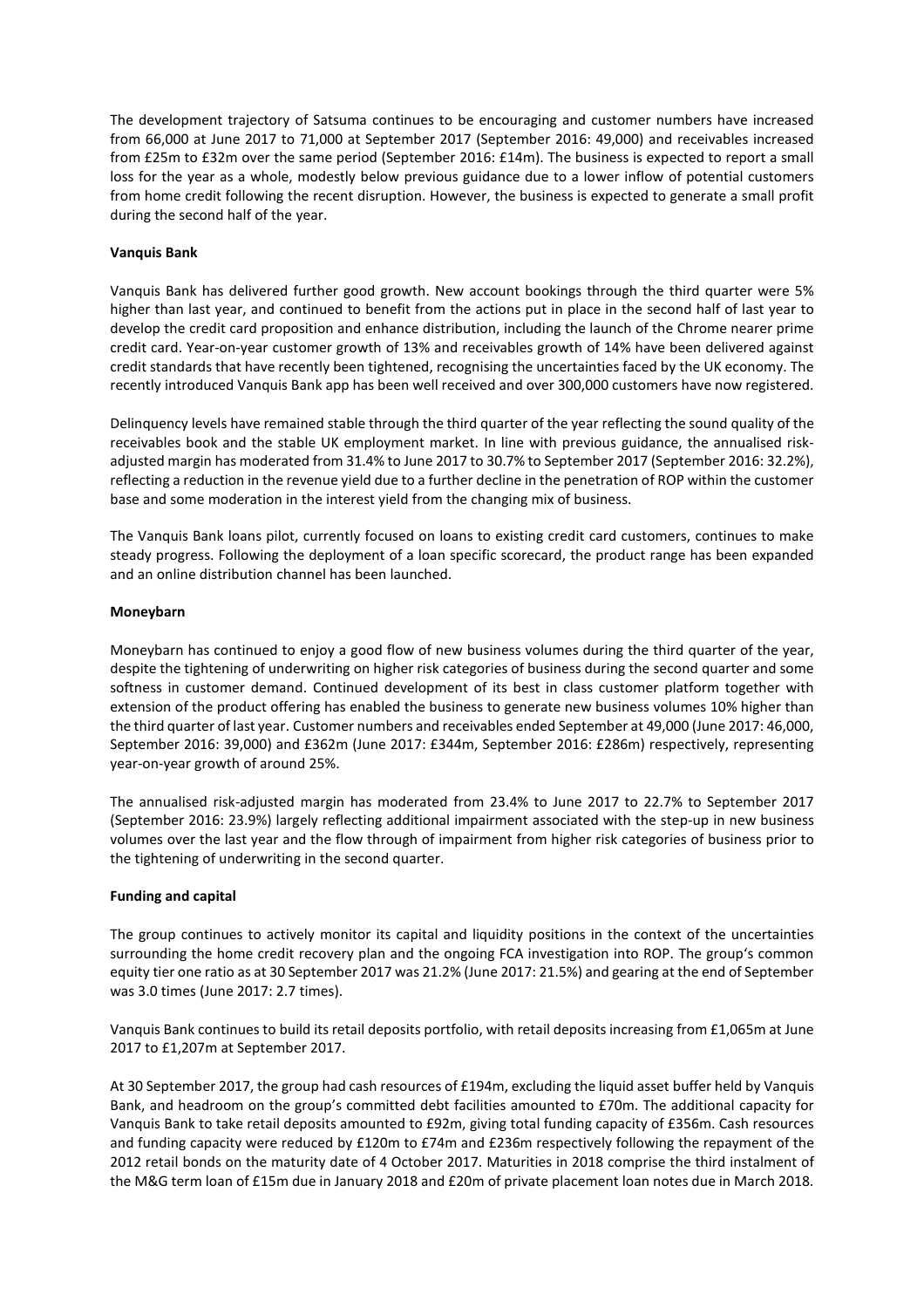The group's credit rating from Fitch Ratings was downgraded from BBB to BBB- and placed on negative watch following the group's announcement on 22 August 2017.

### **Regulation**

Vanquis Bank continues to work with the FCA in relation to the investigation into ROP. As previously reported on 22 August 2017, the FCA has indicated that it has concerns about ROP and is investigating the period from 1 April 2014 to 19 April 2016. The voluntary requirement agreed with the FCA to suspend all new sales of ROP in April 2016 remains in place. In addition, the agreement with the PRA not to pay dividends to, or enter into certain transactions outside the normal course of business with, the Provident Financial Group without the PRA's consent remains in place pending the outcome of the FCA investigation.

CCD continues to operate under an interim permission whilst the home credit business implements its recovery plan.

In April 2017 the FCA published a consultation paper (CP17/10) as part of its ongoing Credit Card Market Study relating to persistent debt and earlier intervention remedies. The overall objective of the package of proposed remedies is to reduce the number of customers in problem credit card debt and put borrowers in greater control of their borrowing. The consultation closed on 3 July 2017 and the FCA expects to publish final rules in a policy statement later this year.

# **Dividends**

The Board confirms that a full-year dividend will not be paid.

# **IFRS 9**

IFRS 9 'Financial instruments' is effective from 1 January 2018 and replaces IAS 39 'Financial instruments: Recognition and measurement'. IFRS 9 significantly changes the recognition of impairment on customer receivables by introducing an expected loss model. Under this approach, impairment provisions are recognised on inception of a loan based on the probability of default and the typical loss arising on default. This differs from the current incurred loss model under IAS 39 whereby impairment provisions are only reflected when there is objective evidence of impairment, typically a missed payment. The resulting effect is that impairment provisions under IFRS 9 are recognised earlier. This will result in a one-off adjustment to receivables and reserves on adoption and will result in delayed recognition of profits in growing businesses such as Vanquis Bank, Moneybarn and Satsuma.

The group has made good progress with its IFRS 9 implementation project and has now finalised the methodology and accounting policies to be used. Accordingly, to illustrate the impact of IFRS 9, the group estimates that reported receivables at the end of 2016 would have been approximately 6%-8% lower under IFRS 9 and the group's reported net assets at the same date, after taking account of the deferred tax impact of the receivables adjustment, would be approximately 15%-17% lower.

Despite the adjustments required to receivables, net assets and earnings, it is important to note that IFRS 9 only changes the timing of profits made on a loan. The group's underwriting and scorecards will be unaffected by the change in accounting, the ultimate profitability of loan is the same under both IAS 39 and IFRS 9 and more fundamentally the cash flows and capital generation over the life of a loan remain unchanged. The calculation of the group's bank covenants are unaffected by IFRS 9, as they are based on accounting standards in place at the time they were set. Based on latest draft guidance, the regulatory capital impact of IFRS 9 is expected to be phased in on a transitional basis over five years.

This announcement contains inside information.

#### **Enquiries**: